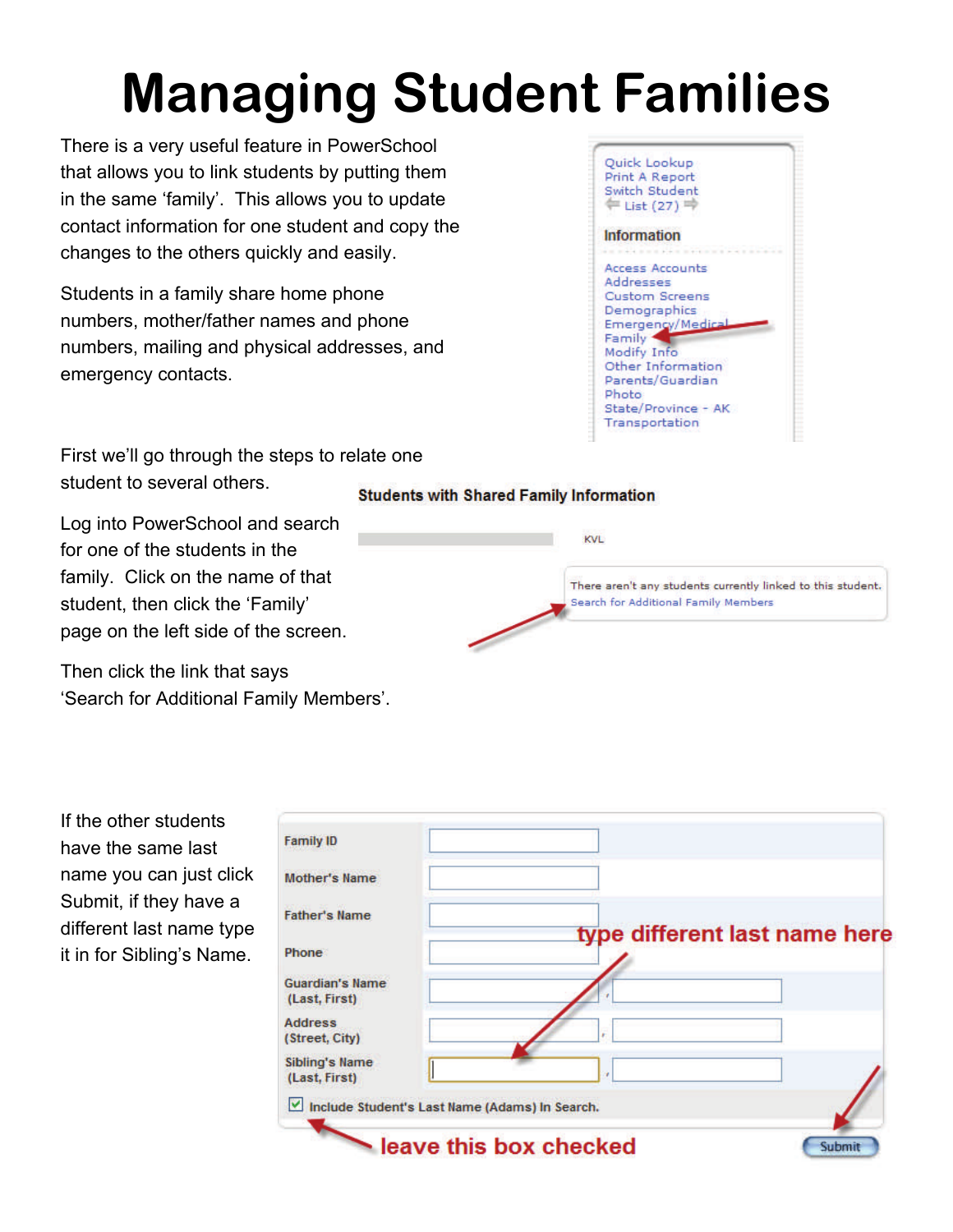## **Managing Student Families**

You will now see a list of students in ONLY your school who match the search criteria. Look over the list (you may have to scroll to the right or down to see all the information).

Check the box next to the student name if they are related to the student you started with.

| Copy           | Related | <b>Student Name</b> | School                       | Grade | Family ID | Physical Address | Mother's Name | Father's Name |                      |
|----------------|---------|---------------------|------------------------------|-------|-----------|------------------|---------------|---------------|----------------------|
| O              |         |                     | McQueen School<br>(Kivalina) |       |           |                  |               |               | へ                    |
| $\circ$ .      |         |                     | McQueen School<br>(Kivalina) |       |           |                  |               |               |                      |
| $_{\odot}$     | M       |                     | McQueen School<br>(Kivalina) |       |           |                  |               |               |                      |
| $\circ$        | $\Box$  |                     | McQueen School<br>(Kivalina) |       |           |                  |               |               |                      |
| $\ddot{\circ}$ | □       |                     | McQueen School<br>(Kivalina) |       |           |                  |               |               |                      |
| $\circ$        |         |                     | McQueen School<br>(Kivalina) |       |           |                  |               |               |                      |
| $\circ$        | M       |                     | McQueen School<br>(Kivalina) |       |           |                  |               |               |                      |
| $\circ$        | Ξ       |                     | McQueen School<br>(Kivalina) |       |           |                  |               |               |                      |
| $\circ$        | □       |                     | McQueen School<br>(Kivalina) |       |           |                  |               |               |                      |
| $\circ$        | □       |                     | McQueen School<br>(Kivalina) |       |           |                  |               |               |                      |
| $\circ$        | ▉       |                     | McQueen School<br>(Kivalina) |       |           |                  |               |               | $\ddot{\phantom{0}}$ |

Then you can choose to copy the contact info from one of these students, click the button to select which student you wish to copy info from. Click Submit.

Once you make a change to a student's contact info and Submit it, you'll be taken to a new page, it will ask if you want to update other students in the family. If you do leave the 'Update' boxes checked and click submit.

| <b>Matched By:</b>       |   |        |  |
|--------------------------|---|--------|--|
| Update                   | V | V      |  |
| <b>Name</b>              |   |        |  |
| <b>StudentNumber</b>     |   |        |  |
| <b>School</b>            |   |        |  |
| <b>Enroll Status</b>     |   |        |  |
| <b>Family ID</b>         |   |        |  |
| <b>Student Phone</b>     |   |        |  |
| <b>Physical Address</b>  |   |        |  |
| <b>Mother's Name</b>     |   |        |  |
| <b>Father's Name</b>     |   |        |  |
| <b>Guardian's Name</b>   |   |        |  |
| <b>Father_home_phone</b> |   | Submit |  |
| <b>Home Phone</b>        |   |        |  |